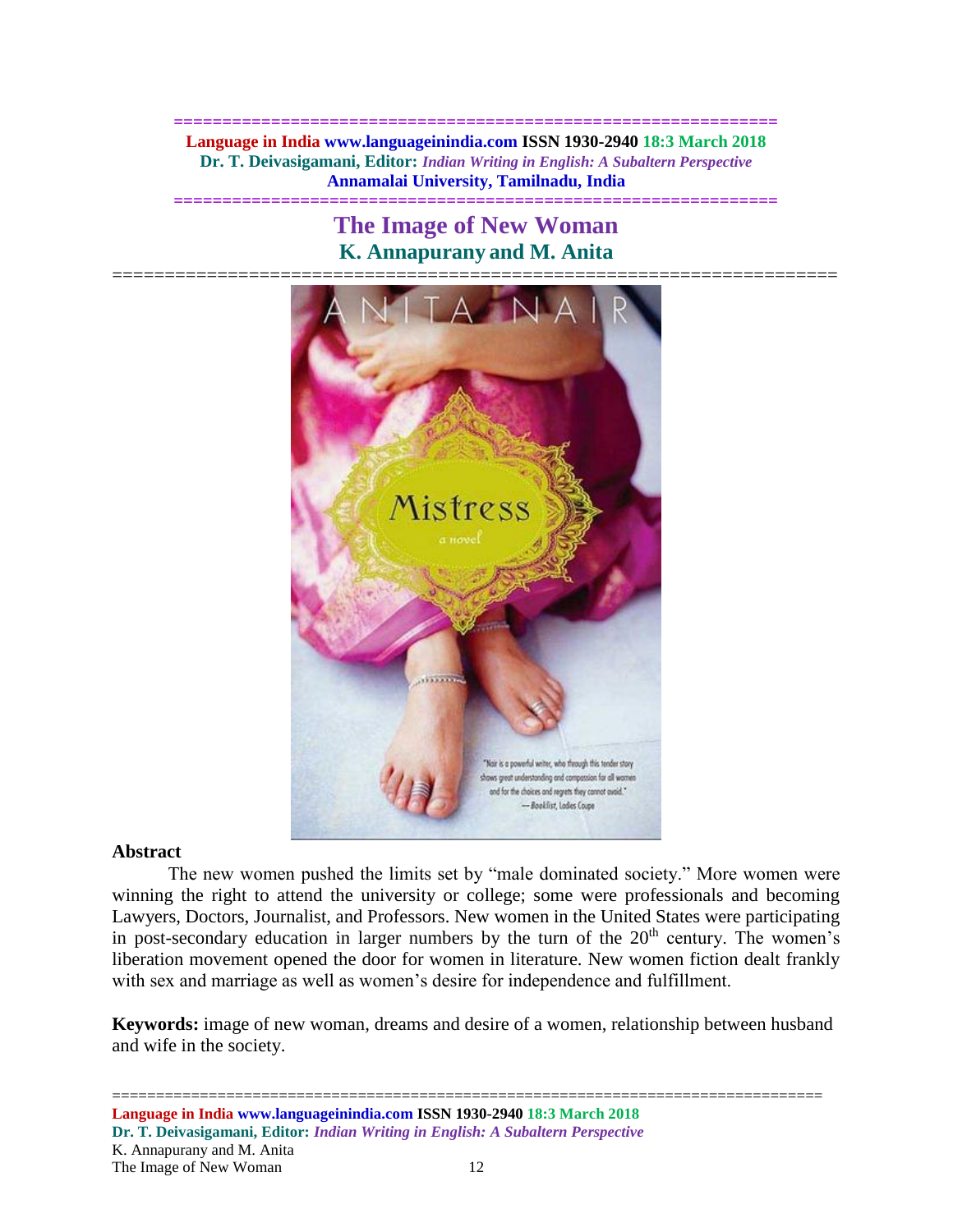#### **Introduction**

Gender equality and women empowerment are the issues which picked up momentum in India in the last three decades. There has been a shift, not only in the policy approaches but also in the image of women themselves. This 'new woman' is self–reliant, emancipated and happy individual, who is sexually uninhibited, intelligent, confident and assertive. She lives with a heightened sense of dignity. This 'new being' has been projected in the context of contemporary world as an individual with freedom of choices in the fictional works of many post-modern Indian Writers. Through their novel, they have successfully projected the urges, dreams and desire of a woman, in particular -- the middle-class housewife, who refuses to be bounded and suffocated by her surroundings. Indian writers like Shashi Deshpande, Anita Desai, Namita Gokhale, Anita Nair, through this novel, have successfully and skillfully brought to the surface, these new women issues like dilution in relationships, pre-marital and extra-marital affairs, and sterility of life, man–woman relationship, their inner fears, oppression and suppression faced in and outside home. Literature is in fact the most explicit record of the human spirit. It is a medium through which essence of our living is made paramount by linking it to imaginative experiences. A creative writer must have the perception and analytical mind of a sociologist who provides a record of human life, society and social systems existing at that point of time. In mistress, Anita Nair depicts the changing relationship between husband and wife in the society. Husband – wife alienation resulting from lack of communication and temperamental compatibility forms the theme of mistress.

## **The Image of New Woman in Anita Nair's** *Mistress*

Anita Nair is one of India's popular female writers. She depicts through her expression, the present condition of women in society, with wit and humour. Story telling is an art and she does it exceptionally well. She delves deep into human psyche and allows the reader to enjoy a wonderful journey by presenting absorbing stories that have Colourful and unique characters. She evokes experiences that are drawn from day-to-day life and her approach often enables the readers to suspect the character to be one of their neighbour's or of a friend. Anita Nair, an eminent, leading Indian women writer, writing in English, holds revolutionary ideas about marriage and man – woman relationship. In her opinion, social consciousness of today, is leading us to the point where conditions for better growth of two complementary components, man and woman, would be ensured by their separate and individual development. Her main stress is on development of personality and genius, which is quite difficult to achieve. Economic independence is incidental and not important in man – women relationship, what matters most is the importance of surroundings and environment. In mistress, Anita Nair depicts the changing relationships of husband and wife in society. Her concept of a free woman transcends the limits of economic or social freedom but relates to her mental and emotional attitude and wellbeing. Mistress is a grand saga of relationships. The novel deals with several themes like art and adultery, excitement of new found love, ennui in conventional relationships, squalor and ugliness of love, abuse, dashed hopes and dark family secrets what holds the novel mistress, on pre-marital, non-marital and extramarital sex is the way, the author binds it with Kathakali, a popular and rigorous dance form of Kerala. The principal protagonist is a Kathakali artiste of international repute. The different cases of interplay between the characters are expressed through *Navarasas* - the nine phases of human emotion.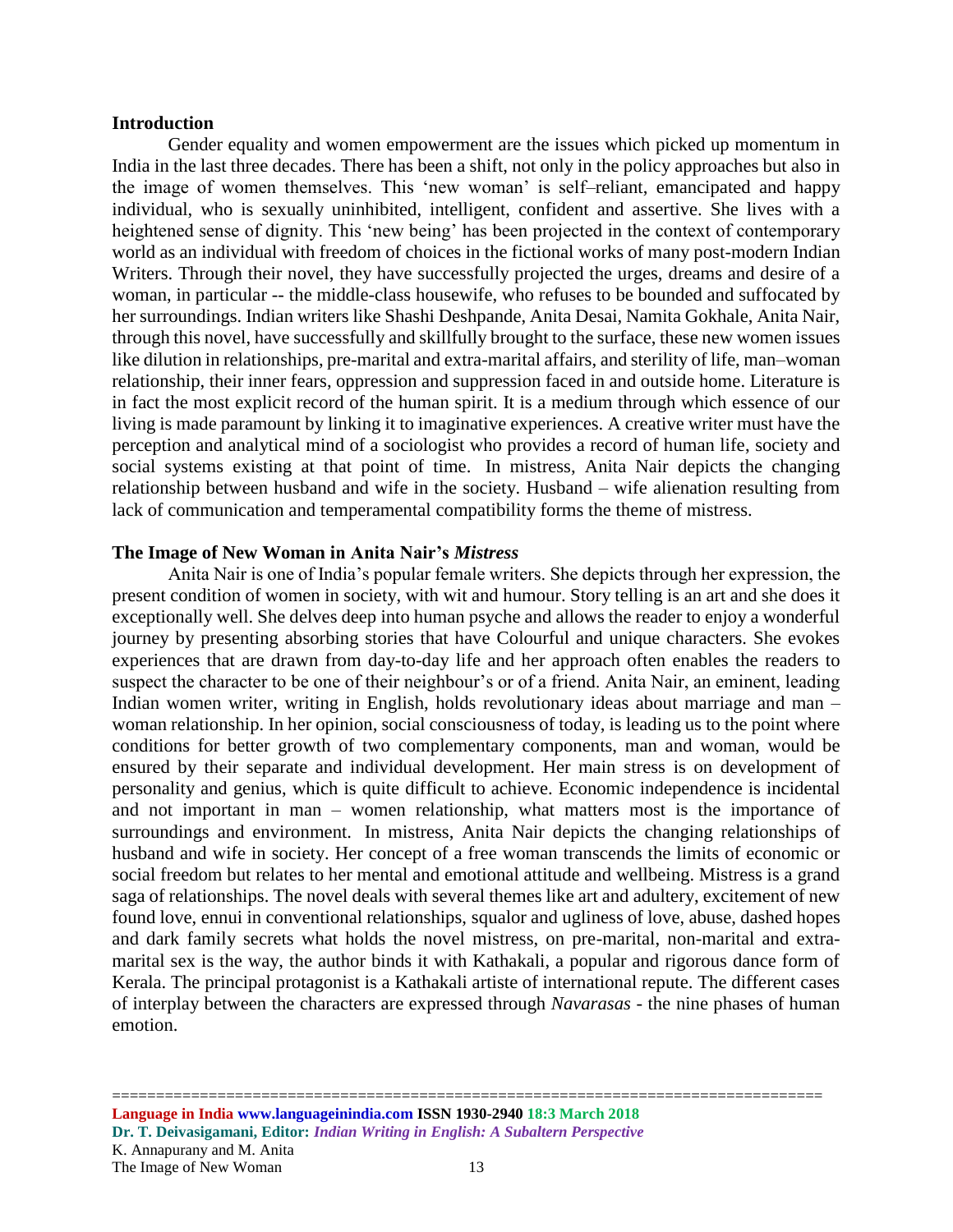### **A Story of Radha: Dreams and Desire of Woman**

In a way this is the story it tells. Of a tumultuous journey to achieve peace. The journey taken by Shyam, the rejected husband, Radha, the longing-for-something-else wife and even Koman, Radha's uncle – the master of Kathakali - an art form that's a difficult mistress. It takes years of excruciating practice to perfect, but the final product can only be appreciated by a knowledgeable few. 'mistress' is also about what it means to be an artist and how an artist can find peace without losing the fire that adds the edge to their art. This story is utterly beautiful and i urge you to read it. It offers so much more than its 'romance-in-exotic-setting' sort of cover would have you think. She has researched and put on all the superficial technical aspects about kathakali and life here, but even a small child would be able to make out that she has not gone deep into the life and hearts of the people here. It is rather an evaluation of a metro-brought-up mind about our lives and surroundings. And any attempt to portray life without going deep into it avoiding the inevitable misery and filth associated with it would be a failure. Live life like our great writers, let life experiences be source to pass on lasting impressions to our minds and hearts using heartfelt imagery, instead of using pages just to fill with words. Write with your heart and not with your head would be my humble message to the author.

## *Navarasas***: Relationship Between Husband and Wife**

The novel is based on the Navarasas (expressions) of Kathakali. The Navarasas being Sringaram (love, beauty), hasyam (mirth, laughter), raudram (anger, fury), karunyam (compassion), Bhibatsam (disgust, aversion), Bhayanakam (fear, dread), viram (strenght, heroism), Adbhutam (wonder, amazement), Shantam (peace).Nair has weaved a story around the characters in the mistress as they go through these varied emotions. One of the characters is a kathakali artist. He stays near a resort that is managed by the husband of his niece. A foreigner comes to meet him, allegedly to write a novel and in which he wishes to feature the kathakali artiste as one of the characters. The kathakali artiste speaks about his life starting with the life of his father. The niece who is not happy with living under the thumb of her husband is drawn towards the foreigner and they end up having an affair behind her husband's back. The kathakali artiste is aware of it, but lets his niece have her way. Not a bad read. Read the novel for its presentation. But it seems a trifle too artificial to read that everybody in the mistress is involved in some kind of illicit relationship sometime or the other. It appears the lifestyle akin to the high society rather than the middle class. The novel explores the depth of relationship between Shyam and Radha. In their relationship we find that Radha's role as a wife blocks her freedom. Nair, who is a sensitive writer, can delve deep into people's personalities and take the reader on a wonderful journey of relationship. Radha rejects her husband's oppressive environment and she rebels against the false materialism and vulgarity of society. She even virtually rejects her marriage. She distrusts love as a form of male possessiveness and does not want love to be an aspect of male domination. In the process of knowing her past, she is transformed into a new being. This transformation gives her the inner strength to submit to Shaym's wish to take her back to home. Mysteries are an indictment against men who believe in holding their women in their grip

# **Conclusion**

The image of new woman in Anita Nair's mistress uses Kathakali as her metaphor for life; the novel is sectioned into nine parts, each named after one of the navrasas, the nine emotions or the nine faces of the heart…love, contempt, sorrow, fury, valour, fear, disgust, wonder and